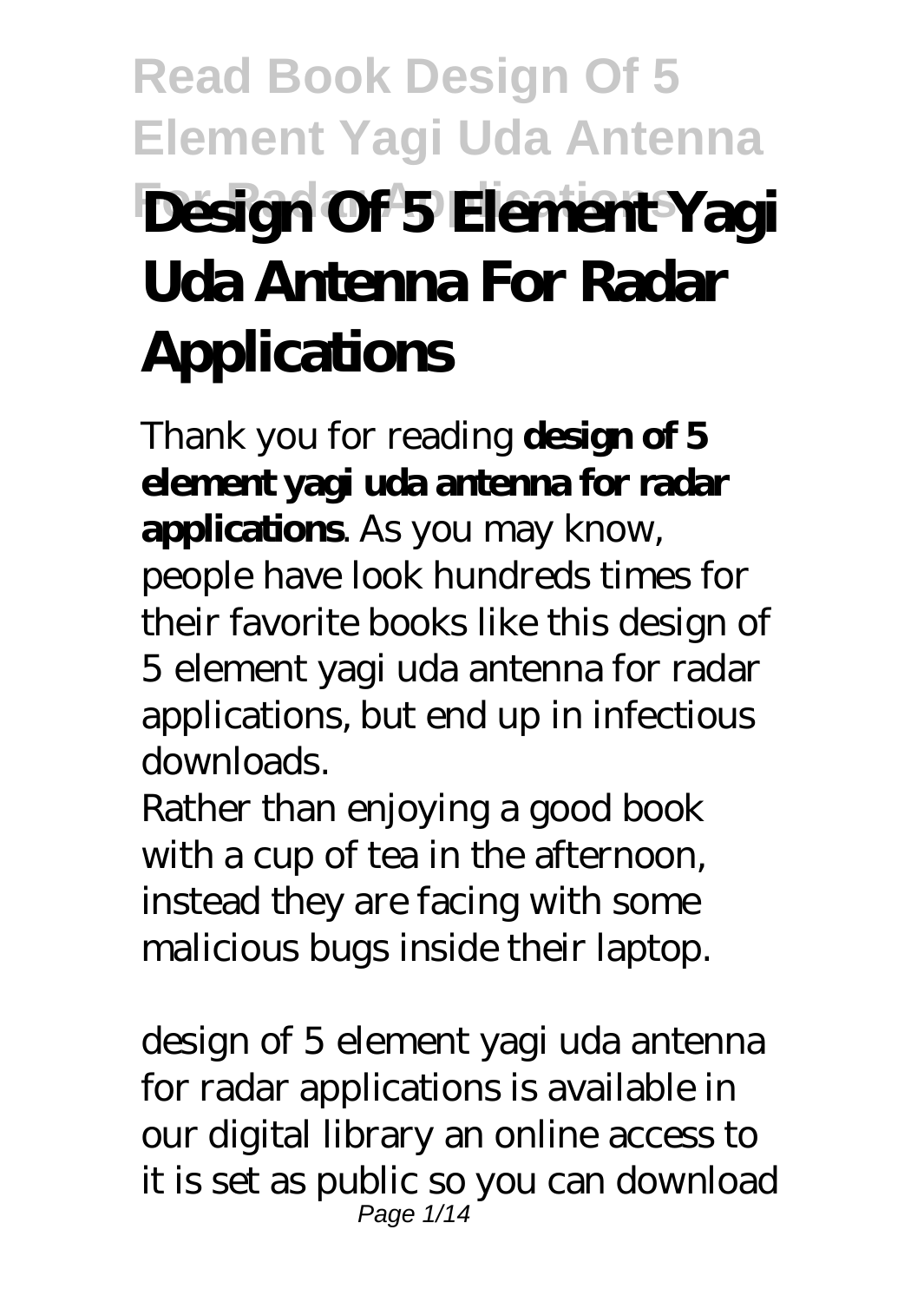**Read Book Design Of 5 Element Yagi Uda Antenna Fit instantlyar Applications** Our books collection saves in multiple countries, allowing you to get the most less latency time to download any of our books like this one. Merely said, the design of 5 element yagi uda antenna for radar applications is universally compatible with any devices to read

*VHF 5 ELEMENTS YAGI ANTENNA | PINOY ANTENNA MAKER* 5 ELEMENT YAGI HOMEBREW SAME MEASUREMENT OF CUSHCRAFT Arizona Signal Watcher Ep014 - 5-element Yagi for the FM broadcast band **5Elements Yagi 2m VHF (142-148Mhz) Frequency Response** Antenna Design | Yagi-Uda Calculator VU3GNL's RF Specialist 2 meter VHF Antennas 7 elements and 10 elements part 1 Building 3 Elements x 5 Page 2/14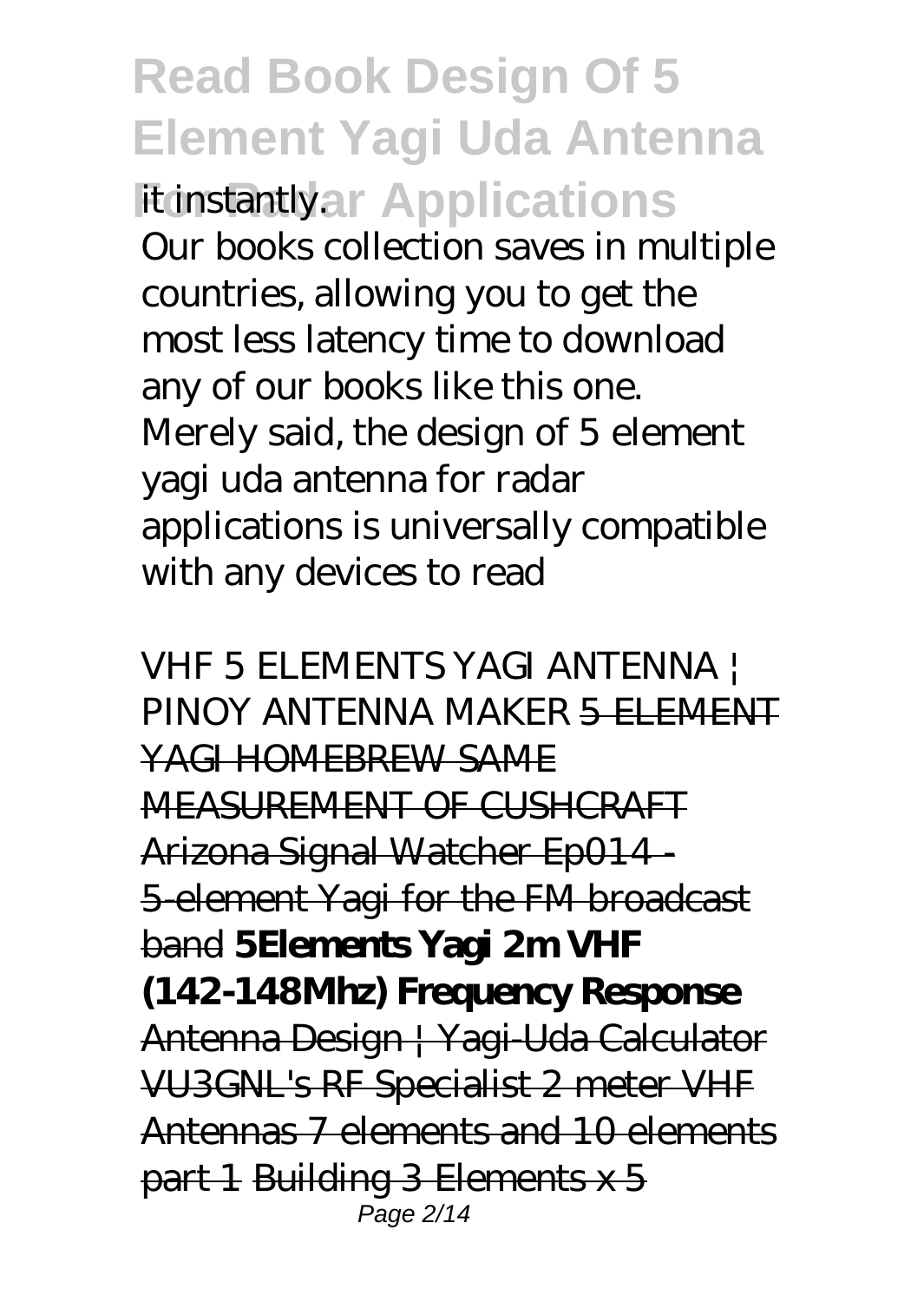**Elements 2m/70cm Dualband Yagi Yagi Uda Basic Design and Construction | Easy Antenna Tutorial** VHF 144-146 MHz LFA 5 elements Yagi G0KC Design homebrewed by VU3GNL *5 Elements Yagi Antenna VHF 2m Amateur SWR Response HAM Radio: 2M ZL Special 7 Element YAGI build, (Kitchen Projects) Ailunce AY03 High Gain 5 Elements Yagi UHF Directional Antenna* DIY Yagi-Uda Antenna New CB Radio Beam Antenna, 5 Element Long John replaces old MACO Comet How Does An Antenna Work? | weBoost Sirio 4 element yagi *Building high gain 2meter 3 Elements Yagi VHF Amateur (Antenna by Panda Build)*

DIAMOND 144S5R 2m Yagi Antenna 16 Element 2 4GHz Yagi *Multi element Yagi antenna for 2.4GHz #1 Tape Measure Yagi Beam Antenna -* Page 3/14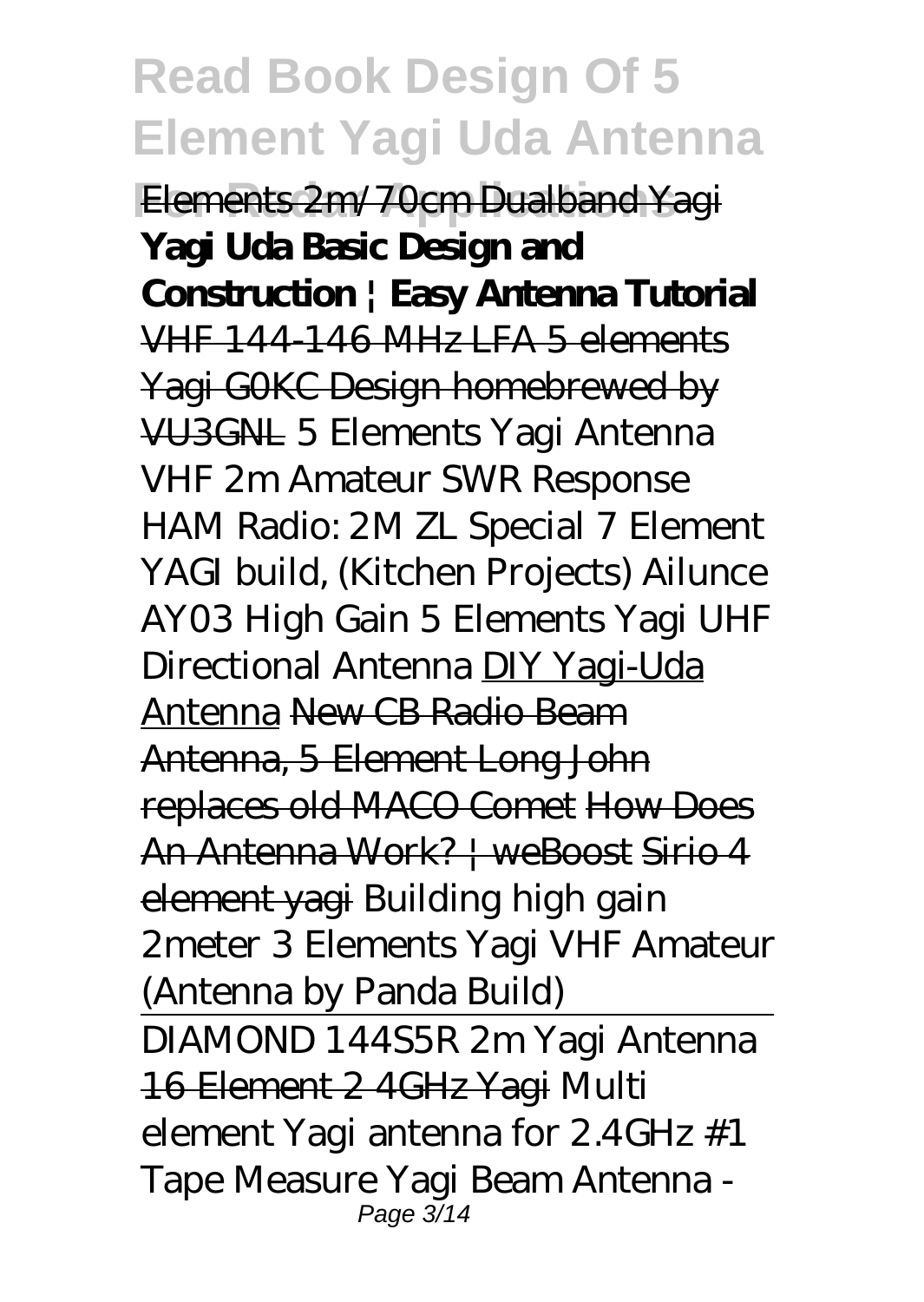**Ham Radio Q\u0026A** 2 Stacked 7 Elements Yagi calibrated with N1201SA Yagi Uda Antenna Completely Explained in Antenna and Wave Propagation by Engineering Funda *3 Element by 5 Element Cross Yagi Antenna* **Three-Element Yagi Antenna Dimensions** *Examples and Designing of Yagi Uda Antenna in Antenna and Wave Propagation by Engineering Funda InnovAntennas 6 Meter 5 Element Antenna Review Yagi Antenna Fed With Open Wire* Dual Band 2m/70cm Beam Antenna, 5 Element + 5 ElementYagi Antenna Matching by Dieter Pelz VK3FFB [4K] Design Of 5 Element Yagi Material list for building a 5 Elements UHF Yagi. 1. 1 X 0.5 Rectangular Aluminum tubing for the boom. 2. 3/8″ Aluminum tubing for antenna elements. 3. 1cm Outside diameter Page 4/14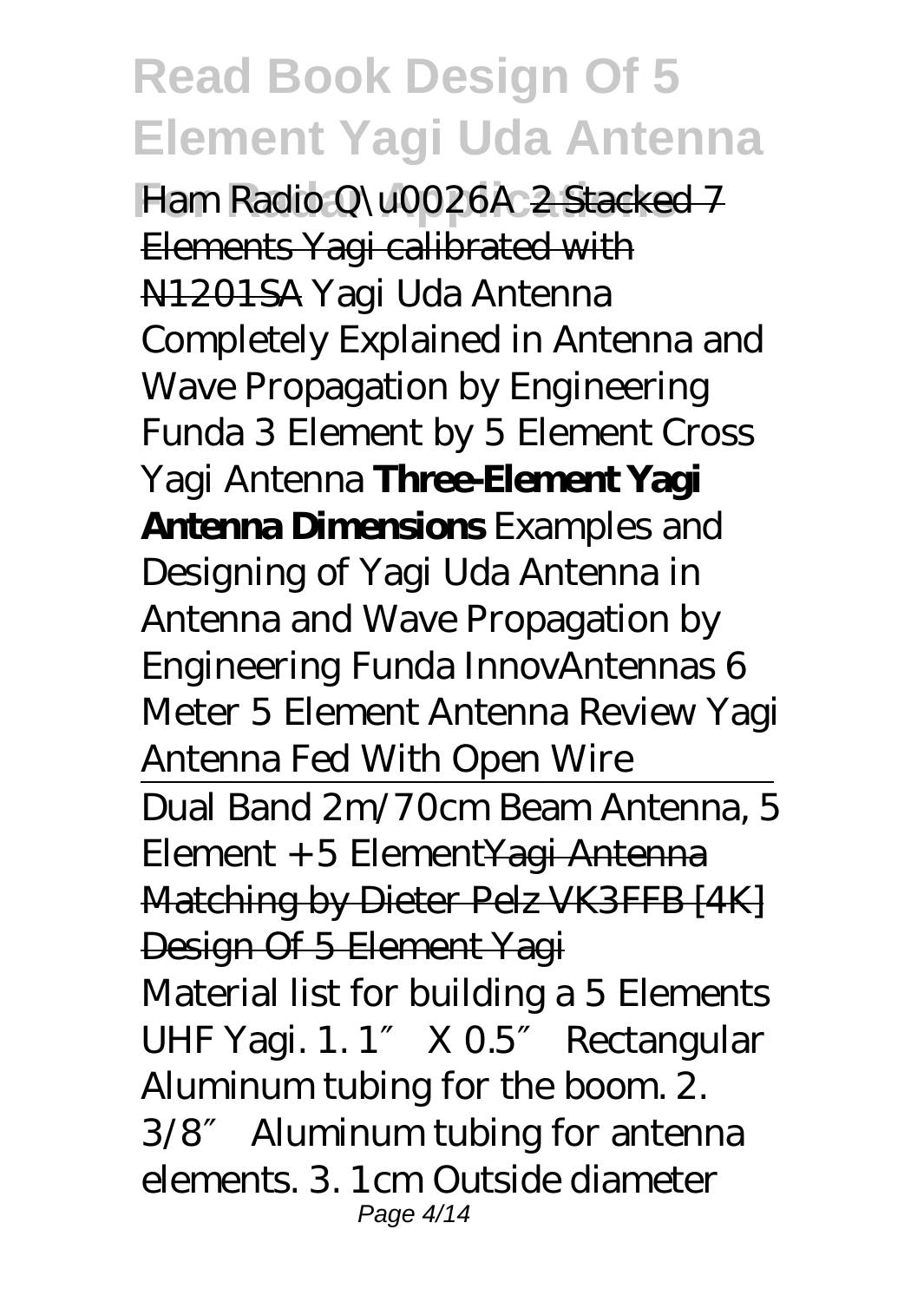antenna tubing for elements holder. 4. 1pc SO239 connector.

Building 5 Elements UHF Yagi (Panda Antenna Build ...

Homebrew 5 Element VHF Yagi. Okay, enough of UHF/GMRS antennas. Now it's time to step it up (just a little bit) and fabricate a bigger antenna. Due to material, I decided on a 5 element Yagi built for VHF since all I would have to buy is more 3/8 round stock. I've taken what I learned from the GMRS Yagi and applying it to the design and fabrication of this VHF Antenna.

Homebrew 5 Element VHF Yagi - NT1K - Welcome The 5-Element-2-m-Yagis. 1.) 1,50-m-Boom, 50 Ohm 2.) 1,40-m-Boom, 50 Ohm 3.) 1,50-m-Boom, 28 Ohm (new) Page 5/14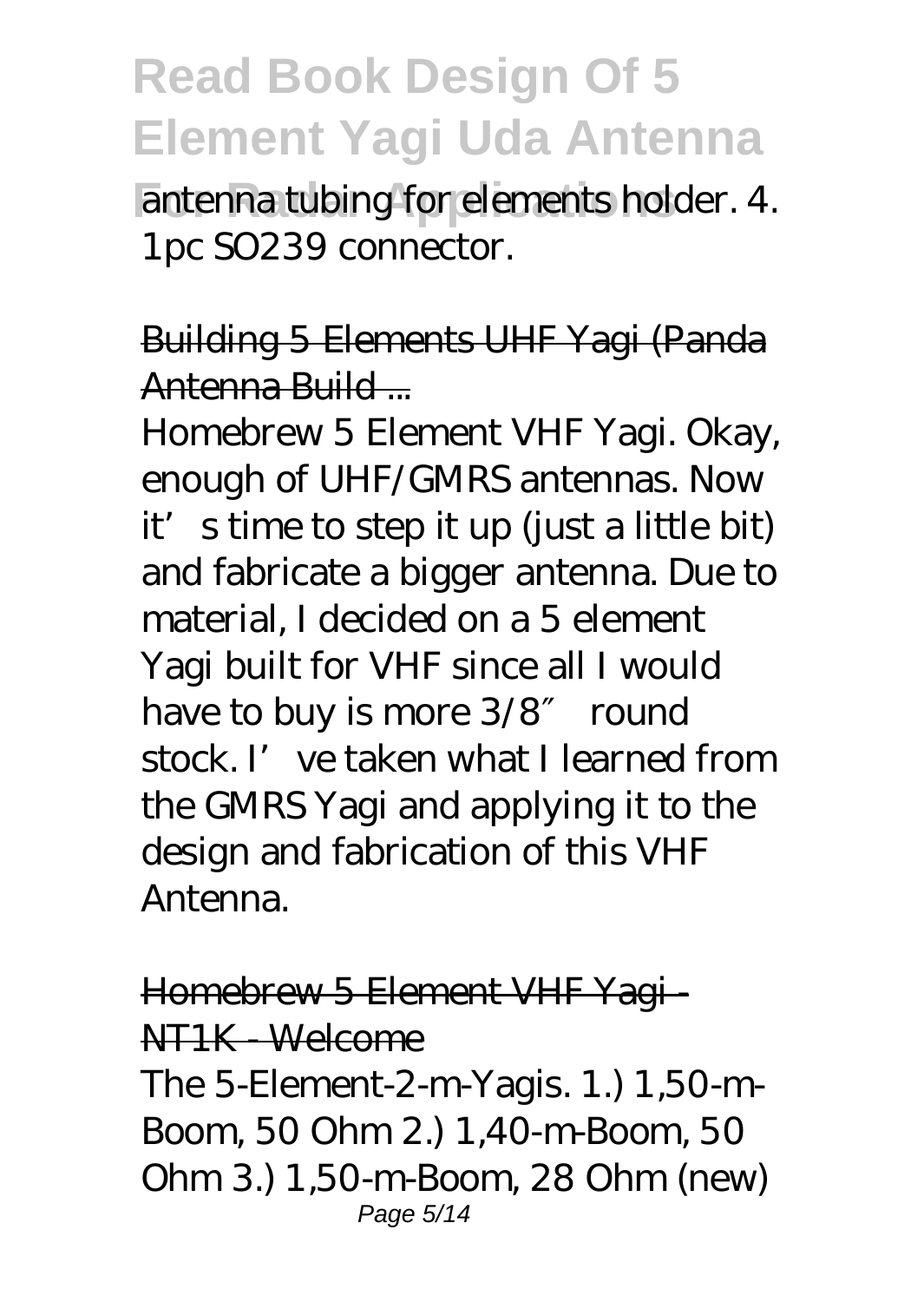For a further reducing of the weight the directors can be made of 2,4 or 3,2mm rods, 4mm is possible, of cause.

#### 5-El. 2m Yagi

Typically, the reflector element is 5 % longer than the driven element and the director is 5% shorter than the driven element. Radiation Pattern. The design of antenna relates to the radiation pattern which refers to the dependence of directional radiation from antenna. As Yagi Uda antenna is commonly known as Yagi and is refers as directional ...

#### Design of Yagi UDA Antenna - ElProCus

Yagi--is an adaptation of a 5-element wide-band Yagi design that originated from the work of Jack Reeder, W6NGZ Page 6/14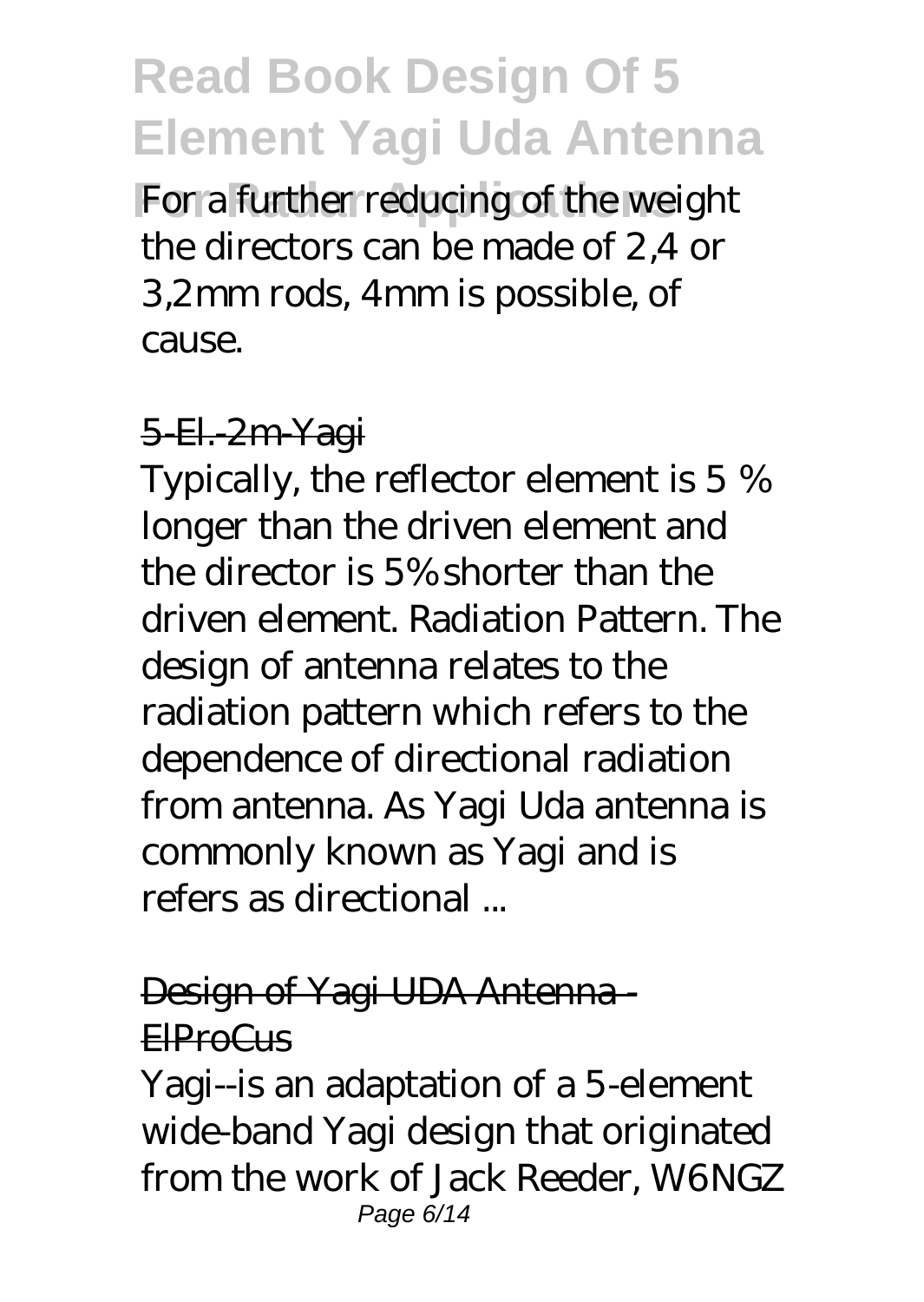(now WW7JR), and that appeared in CQ for October, 1996. The design

#### Notes on the OWA Yagi

80-meter Yagi 5-element at 165 ft (80m) The 5 element mono-band Yagi antenna series have been designed keeping in mind the requirements of an avid DXer... Item no : ANT078

5 Element Yagi, HamSphere 4.0 Shop Drawing of Yagi–Uda VHF television antenna from 1954, used for analog channels 2–4, 54–72 MHz (USA channels). It has five elements: three directors (to left) one reflector (to right) and a driven element which is a folded dipole (double rod) to match  $the 300$  twin lead feedline. The beam direction (direction of greatest sensitivity) is to the left.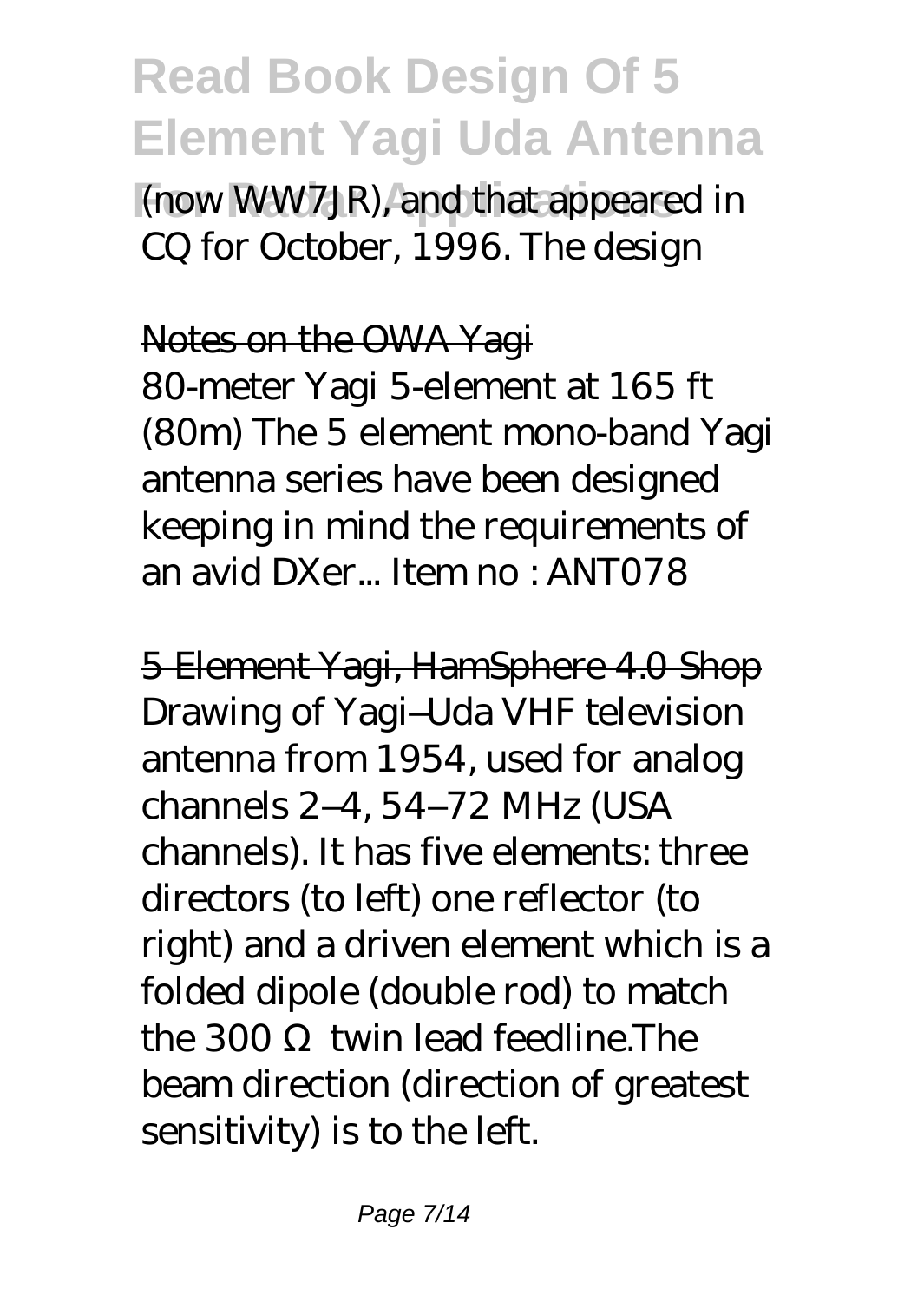Yagi–Uda antenna - Wikipedia - S These antennas are scaled types of built and well tested 2-m-Yagis. 5-Element-50-Ohm-Yagi with 4,30-m-Boom. Boom 4,30 m. Medium Bandwidth, High-Gain-Design. 8,5dBd (10,65dBi) F/B 24dB. The Yagi built by Abdulla, A71CV. Abdulla, A71CV and Martin, DK7ZB at the Hamradio 2010.

#### 50-Ohm-6m-Yagi DK7ZB

For 4 element yagi's and higher the distance between directors 2 - 5 will remain the same AND the lengths of these directors will all be the same as the 1st director. This simple design will get you close to 50 ohms, but if you want to get closer, move the driven element closer to the reflector, and the 1st director closer to the driven element.

Page 8/14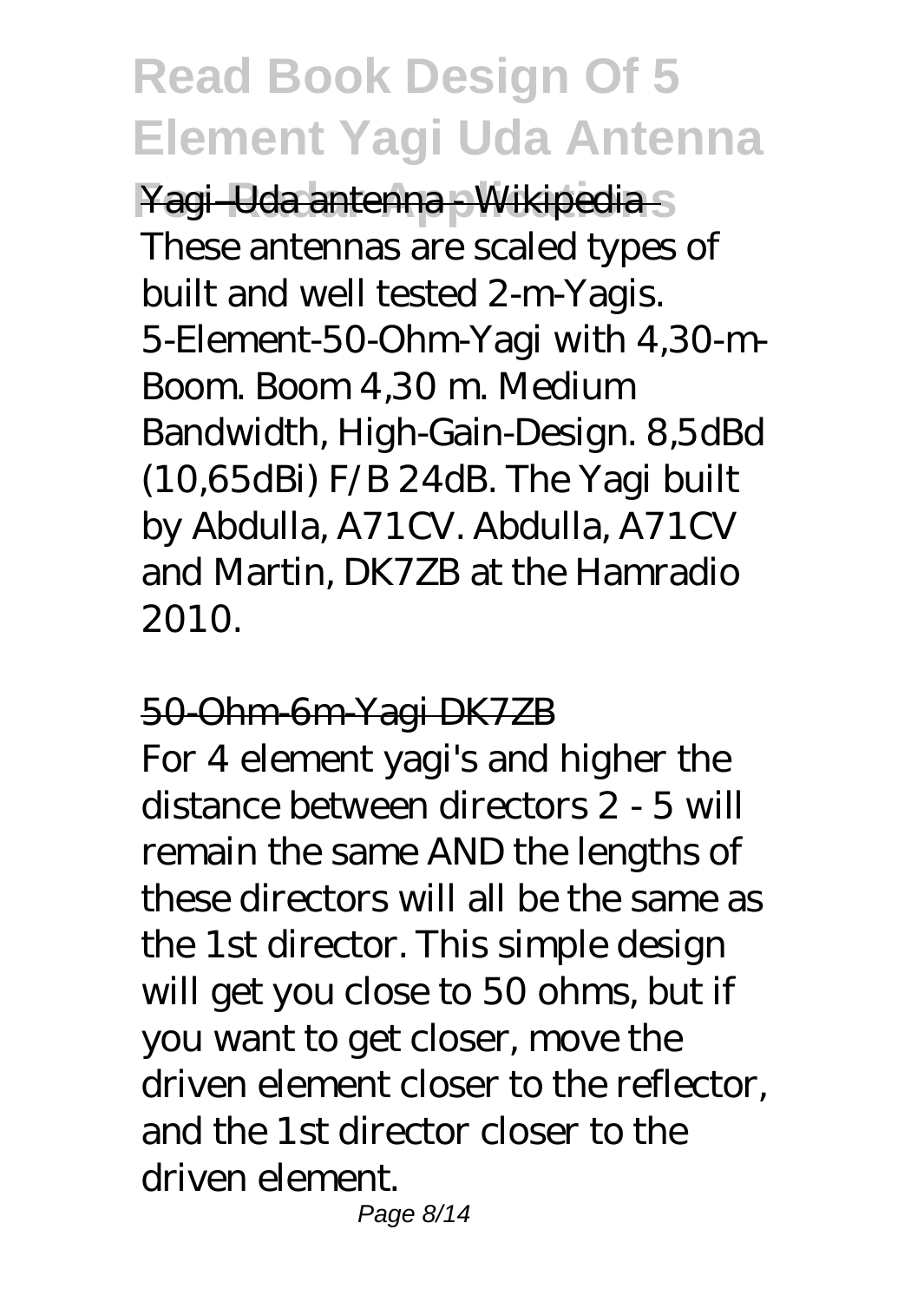**Read Book Design Of 5 Element Yagi Uda Antenna For Radar Applications** Yagi Antenna Calculator - WA2OOO End-Fed Wire Antenna 9:1 Non Resonant (5) G5RV Antenna (2) Half Wave End Fed (17) Marconi Inverted L G7FEK (3) OCF Dipoles (Windom) (2) ZS6BKW (3) 2M (3) 4M (3) 6M (8) 10M (31) 12M (29) 15M (32) 17M (31) 20M (37) 30M (29) 40M (39) 60M (8) 11 M (CB) (7) 80M (24) 160M (5)

#### Yagi Antenna Calculator - Wire Antennas UK

6m 5-Element LFA Yagi Antenna, KG4JJH Page 1 of 10 6m 5-Element LFA Yagi Antenna Build this loop fed beam with 11 dBi gain and 23 f/b ratio A never ending quest for the optimum 6m antenna led me to try a Loop Fed Array Yagi1. This design, pioneered by Justin Johnson, G0KSC, Page 9/14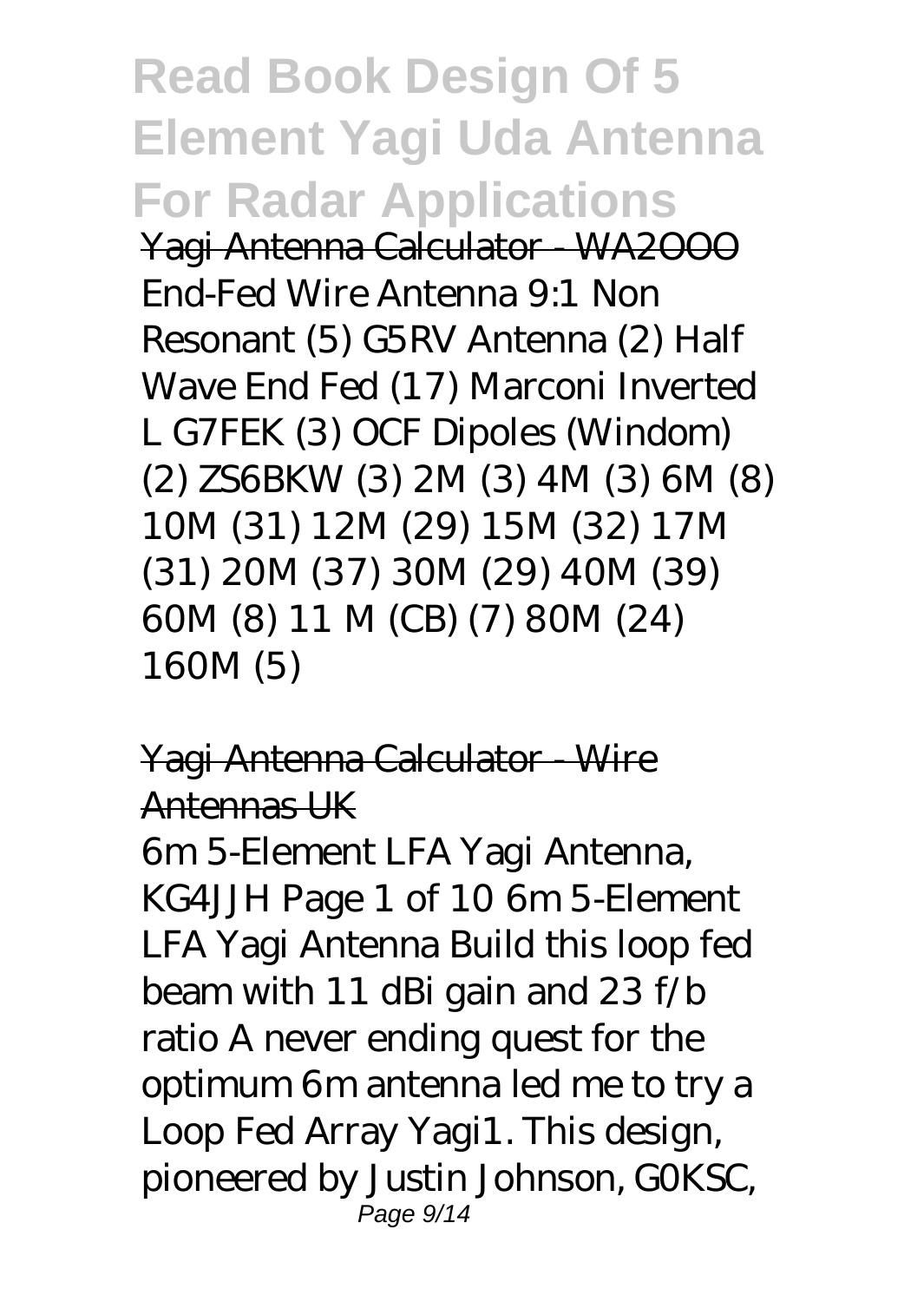### **Read Book Design Of 5 Element Yagi Uda Antenna Elaims lower noise and ations**

#### 5EL 6m LFA Yagi - KG4JJH The Yagi was designed using Martin Meserve's VHF/UHF Yagi Antenna Design tools. The beam was designed for a resonant frequency of 144.3000 MHz at a drive impedance of 50R. This is typical for 2-metre SSB operation and is nicely compatible with my Yaesu FT-857D that I use for portable operation.

#### 144MHz Yagi | George Smart – M1GEO

Yagi builders are reminded that DL6WU designs are primarily for long yagis. A boom length of 2 wavelengths (or 10 elements) would be a minimum sized antenna. On the other hand, yagis with as few as 8 elements have used the design and worked very well. Page 10/14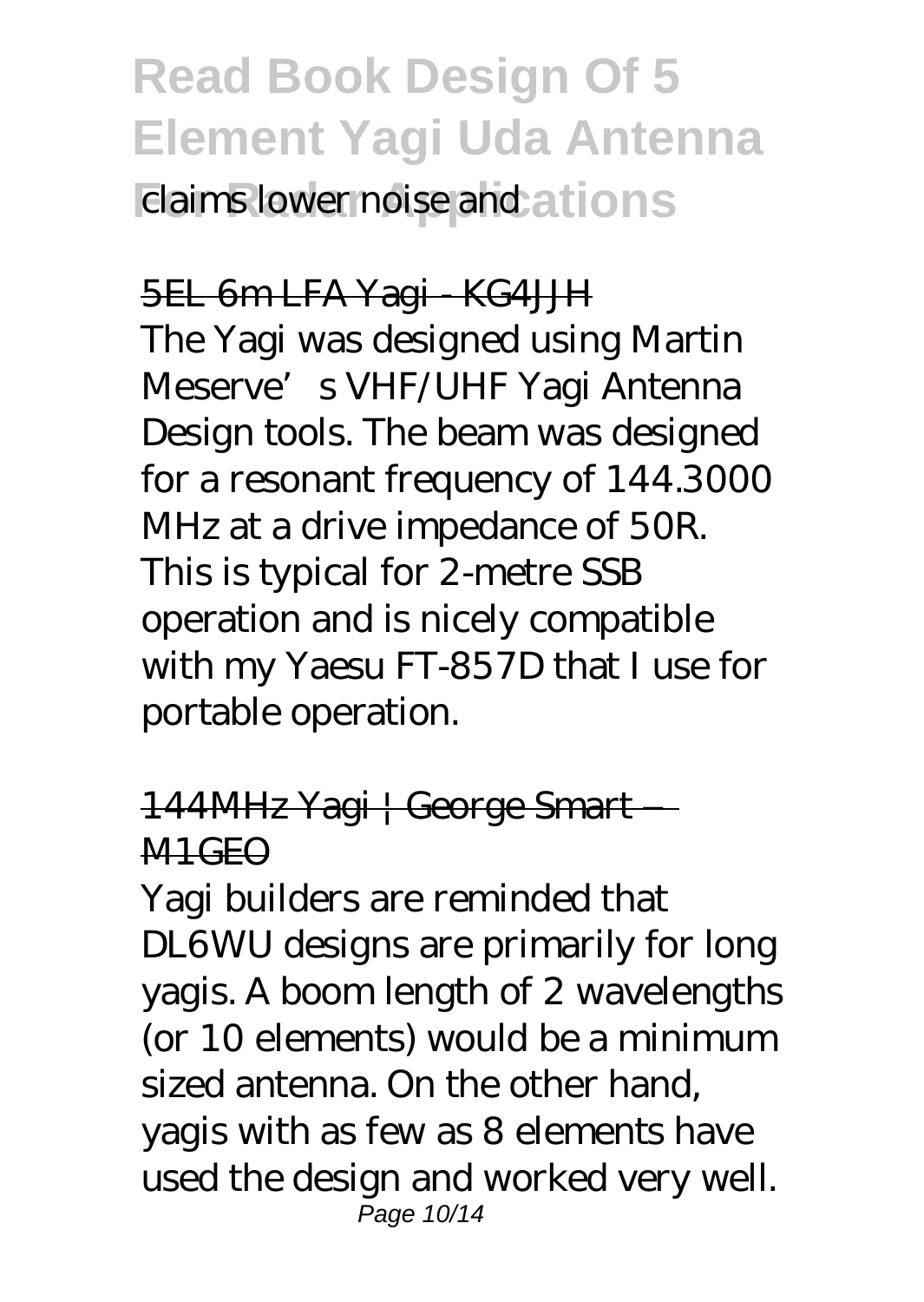**Read Book Design Of 5 Element Yagi Uda Antenna For Radar Applications** Yagi Calculator VK5DJ On a long 70cms Yagi with a reflector of 340mm and final director of 250mm, applying a fixed length correction (let us say 6mm for example) would mean there is a far higher percentage of correction applied to the last element to that of the first.

GOKSC Simple to build, High Performance Yagi and Quad ... Elements : Diameter of parasitic Elements [mm] Diameter of Boom [mm] Is the boom isolated from parasitics ? yes : no DESIGN DATA FOR YOUR YAGI. Note : It is quite possible, that other calculators deliver slightly different results. Some are based on look-up tables, some completely hide their algorithms. Page 11/14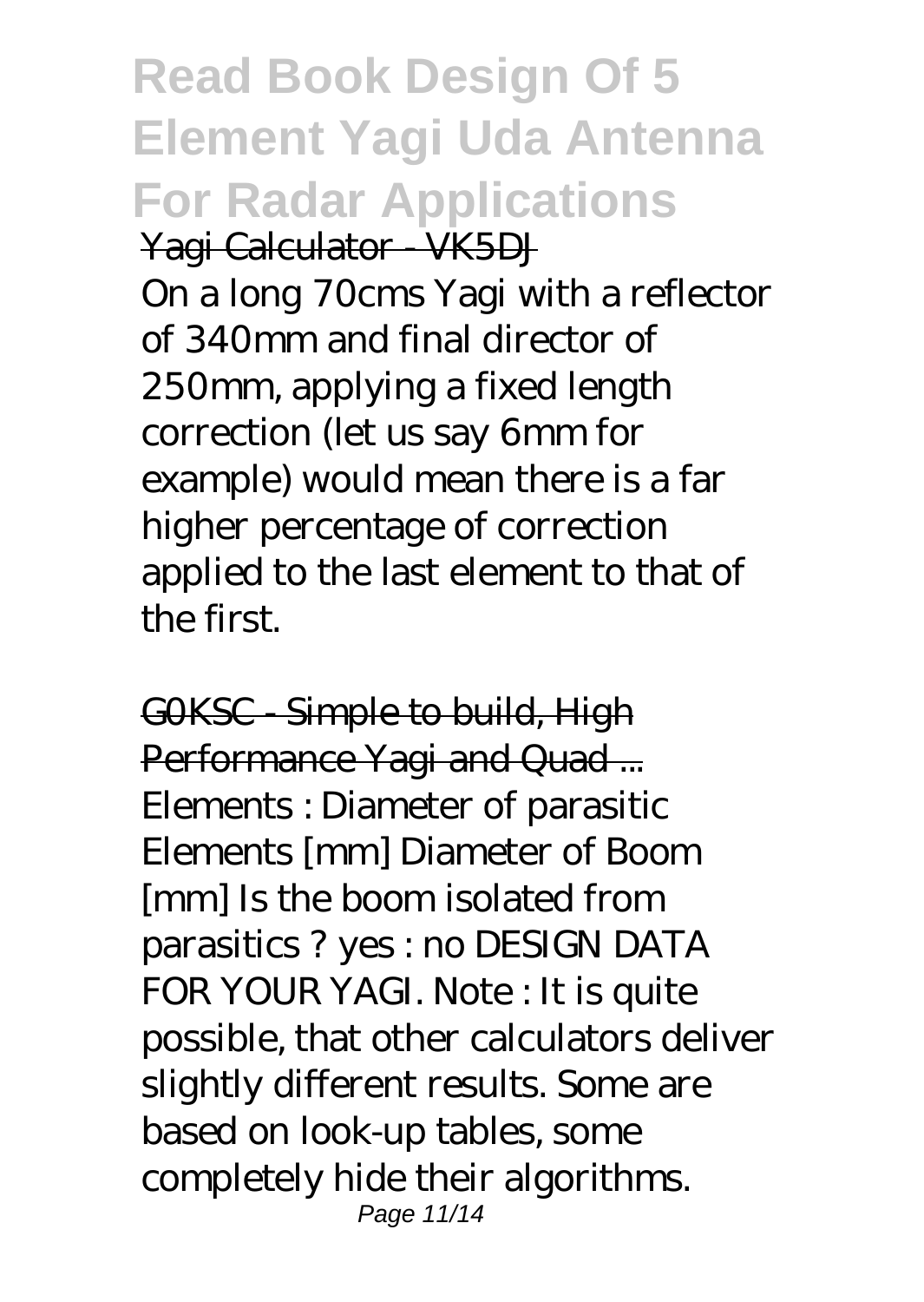**Read Book Design Of 5 Element Yagi Uda Antenna For Radar Applications** Online Calculator .:. Yagi Uda Antenna YagiAntennaDesign PeterP.Viezbicke TimeandFrequencyDivision InstituteforBasicStandards NationalBureauofStandards Boulder,Colorado80302 \*t\*T0For /V ... RadiationPatternsofa5-Element,0.8A LongYagi RadiationPatternsofa6-Elem ent,1.2ALongYagi RadiationPatternsof a12-Element,2.2XLongYagi

Yagi antenna design - NIST Number of elements: 5: Element Diameter: 8 mm Aluminum tube: Dipole Diameter: 8 mm Hard Copper tube: Longest element: 1040 mm: Element Mounting Position: Below the Boom: Balun and Connectors: Included: Boom Length: 1.46 m: Boom Size: 20 x 20 mm: Number of Boom Pieces: 1: Guy rope support: Not Page 12/14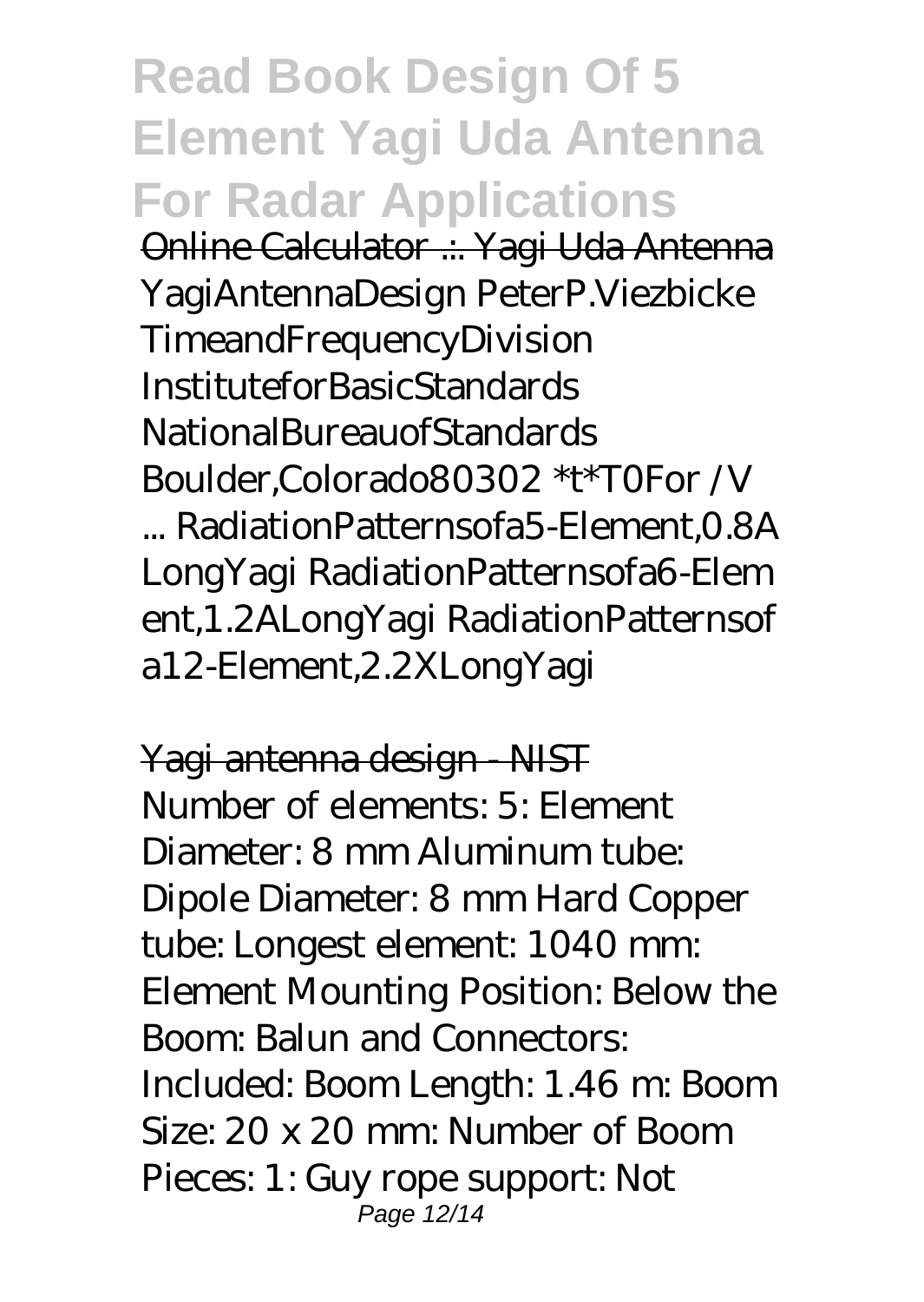**For Radar Applications** necessary. Strong boom: Mounting Mast Diameter: 43 - 70 mm 1-1/4" - 2-3/4"

144 MHz 5 element Antenna Rear Mount Balcony PA144-5-1.5RB A compact professionally built dual band yagi which has the advantage of only needing a single feed. Key Features/Specifications: Type: Dual band 3/5 element yagi ; Frequency: 144-146 & 430-440MHz ; Boom length: 115cm; Longest element: 100cm ; Gain: 9.5/11.15 dBi; VSWR: 1.5:1 or better ; Power: 50 Watts; Connection: N-Type female; Mast Size: 30-55mm!

#### VHF/UHF Beams

Yagi antenna. The Yagi antenna is a directional antenna (see Figure 1) that typically consists of three elements: · Page 13/14